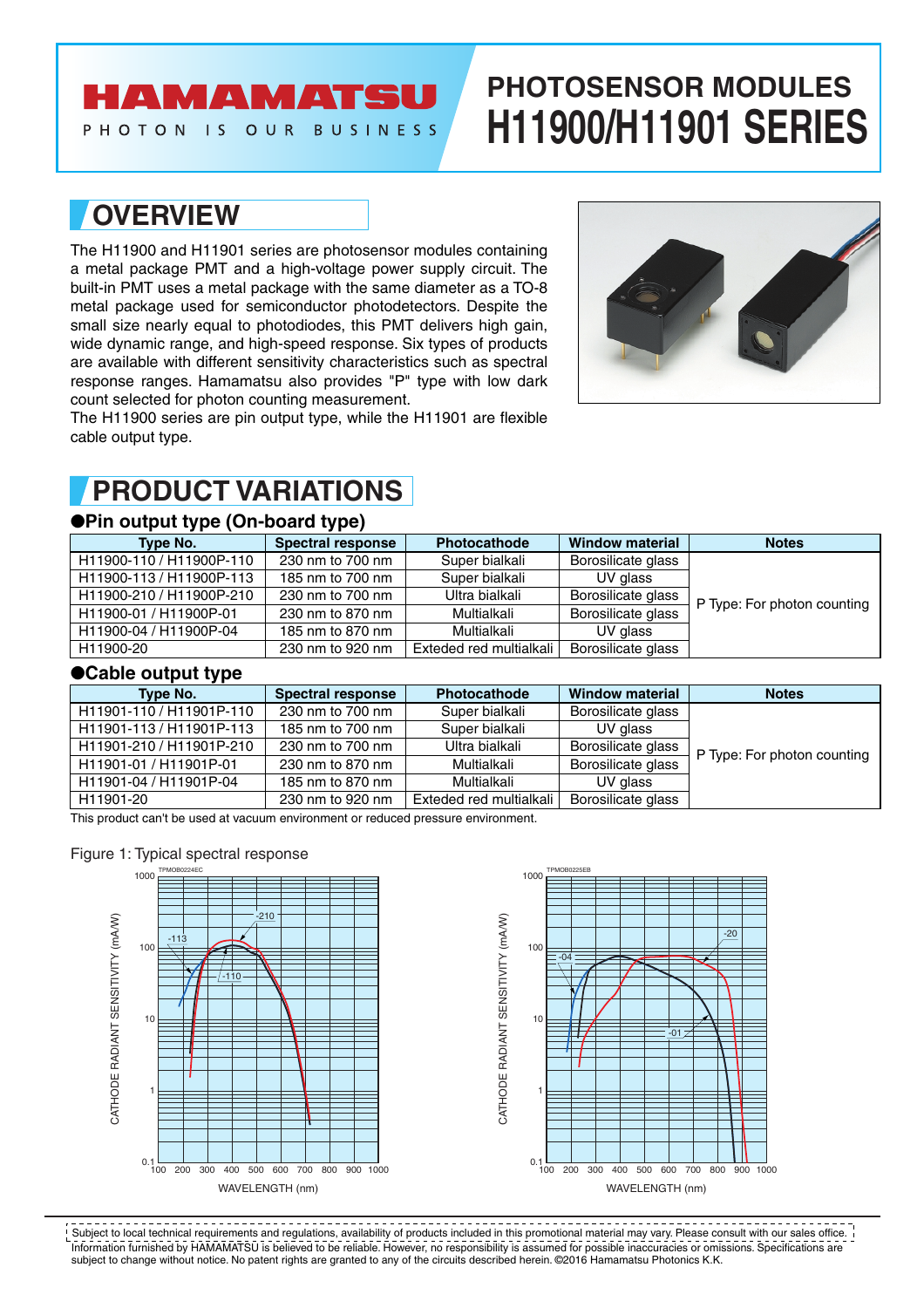# **PHOTOSENSOR MODULES H11900/H11901 SERIES**

#### Figure 2: Schematic diagram



# **SPECIFICATIONS**

|                                                                |      | U. EVII<br>17/11/7117                         |        |                                        |                   |                                       |                     | (at $+25$ °C) |
|----------------------------------------------------------------|------|-----------------------------------------------|--------|----------------------------------------|-------------------|---------------------------------------|---------------------|---------------|
|                                                                |      | <b>Parameter</b>                              |        |                                        |                   | <b>H11900 / H11901 Series</b>         |                     | <b>Unit</b>   |
| <b>Suffix</b>                                                  |      | $-110, -113$                                  | $-210$ | $-01, -04$                             | $-20$             |                                       |                     |               |
| Input voltage                                                  |      | $+11.5$ to $+15.5$                            |        |                                        |                   |                                       |                     |               |
| Max. input voltage                                             |      | $+18$                                         |        |                                        |                   |                                       |                     |               |
|                                                                |      | Max. input current *1                         |        | 12                                     |                   |                                       |                     |               |
| Max. average output signal current *2<br>Max. control voltage  |      | 100                                           |        |                                        |                   |                                       |                     |               |
|                                                                |      |                                               |        |                                        |                   | +1.1 (Input Impedance 30 k $\Omega$ ) |                     | $\vee$        |
| Recommended control voltage adjustment range<br>Effective area |      | +0.5 to +1.1 (lnput Impedance 30 k $\Omega$ ) | $\vee$ |                                        |                   |                                       |                     |               |
|                                                                |      |                                               |        |                                        |                   | φ8                                    |                     | mm            |
|                                                                |      | Peak sensitivity wavelength                   |        | 400                                    | 400               | 400                                   | 630                 | nm            |
|                                                                |      | Luminous sensitivity                          | Min.   | 80                                     | 100               | 100                                   | 350                 | μA/lm         |
| Cathode                                                        |      |                                               | Typ.   | 105                                    | 135               | 200                                   | 500                 |               |
|                                                                |      | Blue sensitivity index (CS 5-58)              | Typ.   | 13.5                                   | 15.5              |                                       |                     |               |
|                                                                |      | Red / White ratio                             | Typ.   |                                        |                   | 0.2                                   | 0.45                |               |
|                                                                |      | Radiant sensitivity *3                        | Typ.   | 110                                    | 130               | 77                                    | 78                  | mA/W          |
|                                                                | type | Luminous sensitivity *2                       | Min.   | 80                                     | 100               | 100                                   | 350                 | A/m           |
|                                                                |      |                                               | Typ.   | 210                                    | 270               | 400                                   | 1000                |               |
|                                                                |      | Radiant sensitivity *2 *3                     | Typ.   | $2.2 \times 10^5$                      | $2.6 \times 10^5$ | $1.5 \times 10^5$                     | $1.5 \times 10^{5}$ | A/W           |
| Anode                                                          |      |                                               | Typ.   |                                        |                   | 1                                     | 10                  | nA            |
|                                                                |      | Standard<br>Dark current *2 *4                | Max.   | 10                                     | 10                | 10                                    | 100                 |               |
|                                                                |      | P type dark count *2 *4                       | Typ.   | 50                                     | 50                | 600                                   |                     | $S^{-1}$      |
|                                                                |      |                                               | Max.   | 100                                    | 100               | 1000                                  |                     |               |
|                                                                |      | Rise time *2                                  |        | 0.57                                   |                   |                                       |                     |               |
| Ripple noise $*2 **5$ (peak to peak)<br>Max.                   |      | 0.6                                           |        |                                        |                   |                                       |                     |               |
|                                                                |      | Settling time *6                              | Max.   |                                        |                   | 0.2                                   |                     | s             |
| Operating ambient temperature *7                               |      | $+5$ to $+50$                                 |        |                                        |                   | $\overline{\text{c}}$                 |                     |               |
| Storage temperature *7                                         |      | $-20$ to $+50$                                |        |                                        |                   | $\rm ^{\circ}C$                       |                     |               |
| Weight                                                         |      |                                               | Typ.   | 45 (H11900 Series), 80 (H11901 Series) |                   |                                       |                     | g             |

\*1: At +15 V input voltage, +1.0 V control voltage, and output current equal to dark current

 $*2$ : Control voltage =  $+1.0$  V

\*3: Measured at the peak sensitivity wavelength

\*4: After 30 minutes storage in darkness.

\*5: Cable RG-174/U, Cable length 450 mm, Load resistance = 1 MΩ, Load capacitance = 22 pF

\*6: The time required for the output to reach a stable level following a change in the control voltage from +1.0 V to +0.5 V.

\*7: No condensation

#### Figure 3: Sensitivity adjustment method



\* When using a potentiometer, adjust sensitivity while monitoring the control voltage so it does not exceed +1.1 V.

TPMOC0267EA

TPMOC0268EB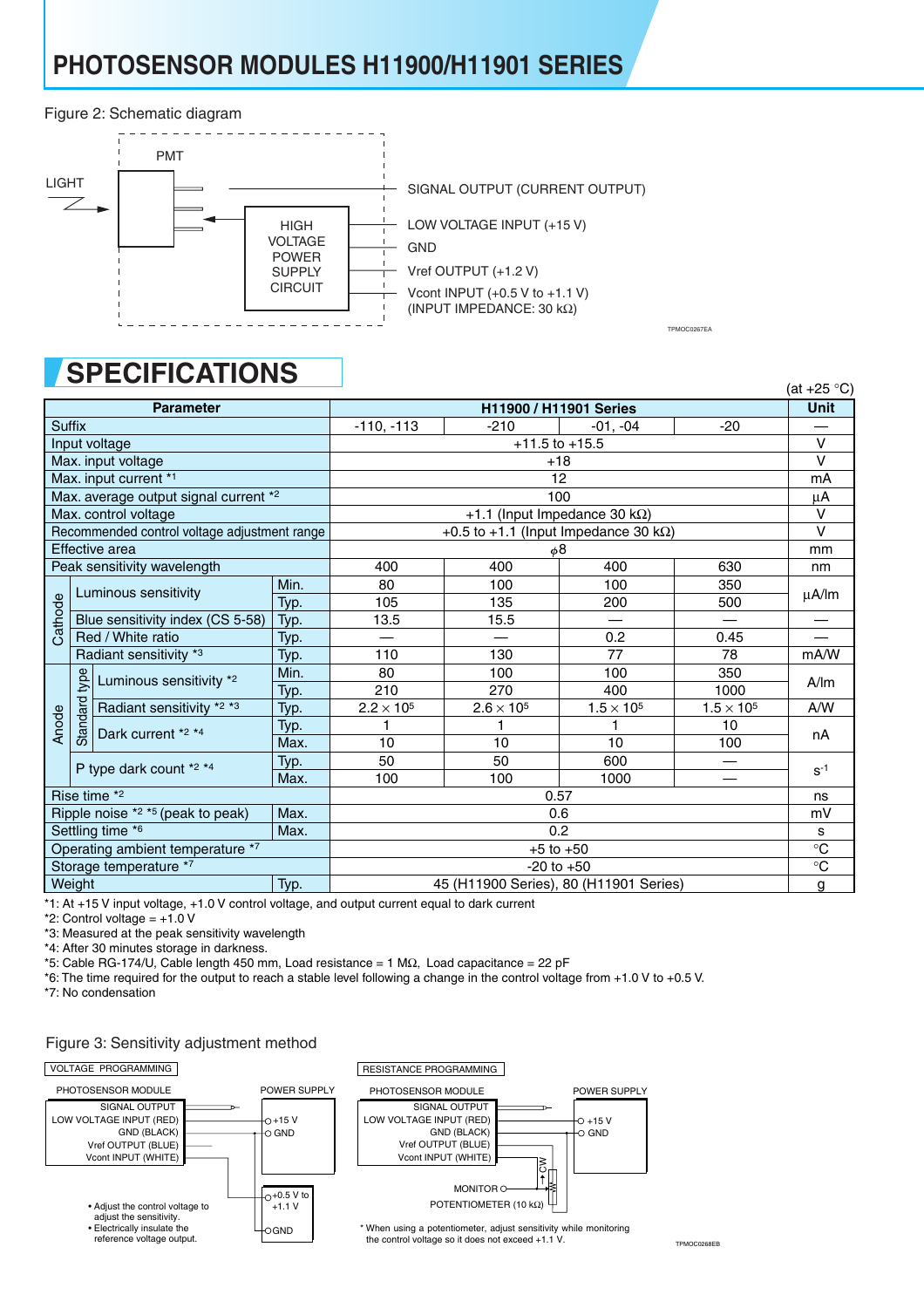



Figure 6: Typical ripple noise



2 (µs/div.)









Figure 5: Typical output current v.s. input current





OUTPUT CURRENT (µA)